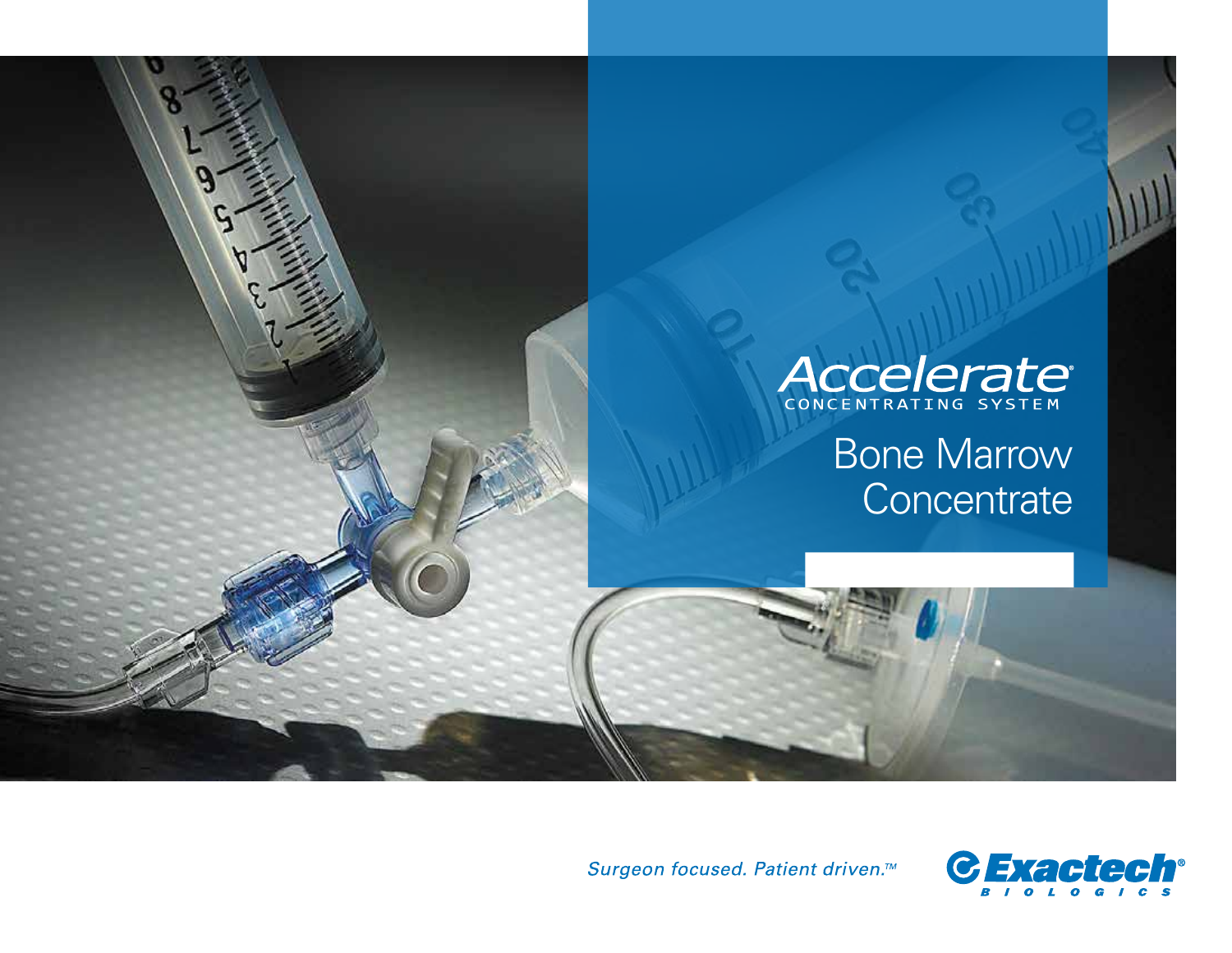

### Accelerate Delivers

Accelerate® Bone Marrow Concentrate System is improving the way bone marrow is concentrated by offering high-quality cell yields through gentle centrifugation, which preserves the fragile buffycoat layer.

The system sets itself apart by providing single-spin operation, reducing processing steps and improving concentrate outcomes. This easy-to-use system provides a fast and convenient method for concentrating cells in the operating room, while reducing a patient's risk of infection and improving surgical outcomes.

#### High Bone Marrow Cell Concentrate

The Accelerate Concentrating System's gentle centrifugal acceleration isolates the buffycoat. Gentle deceleration preserves this layer of highly concentrated cells, resulting in a high yield of Bone Marrow Concentrate (BMC).

#### **Sterility**

The patient's bone marrow is collected into a sterile tube, processed in the centrifuge and piped into the sterile field through a closed system, eliminating the possibility of transfer contamination when a circulating nurse is required to manually transfer BMC into the surgical field. Only one sterile barrier entry is required. This feature greatly reduces a patient's risk of infection and improves surgical outcomes.

#### Flexible and Convenient

Accelerate can effectively process 30-240mL of bone marrow aspirate via a single, 12-minute spin. Light and portable, the centrifuge may be easily transferred between operating rooms.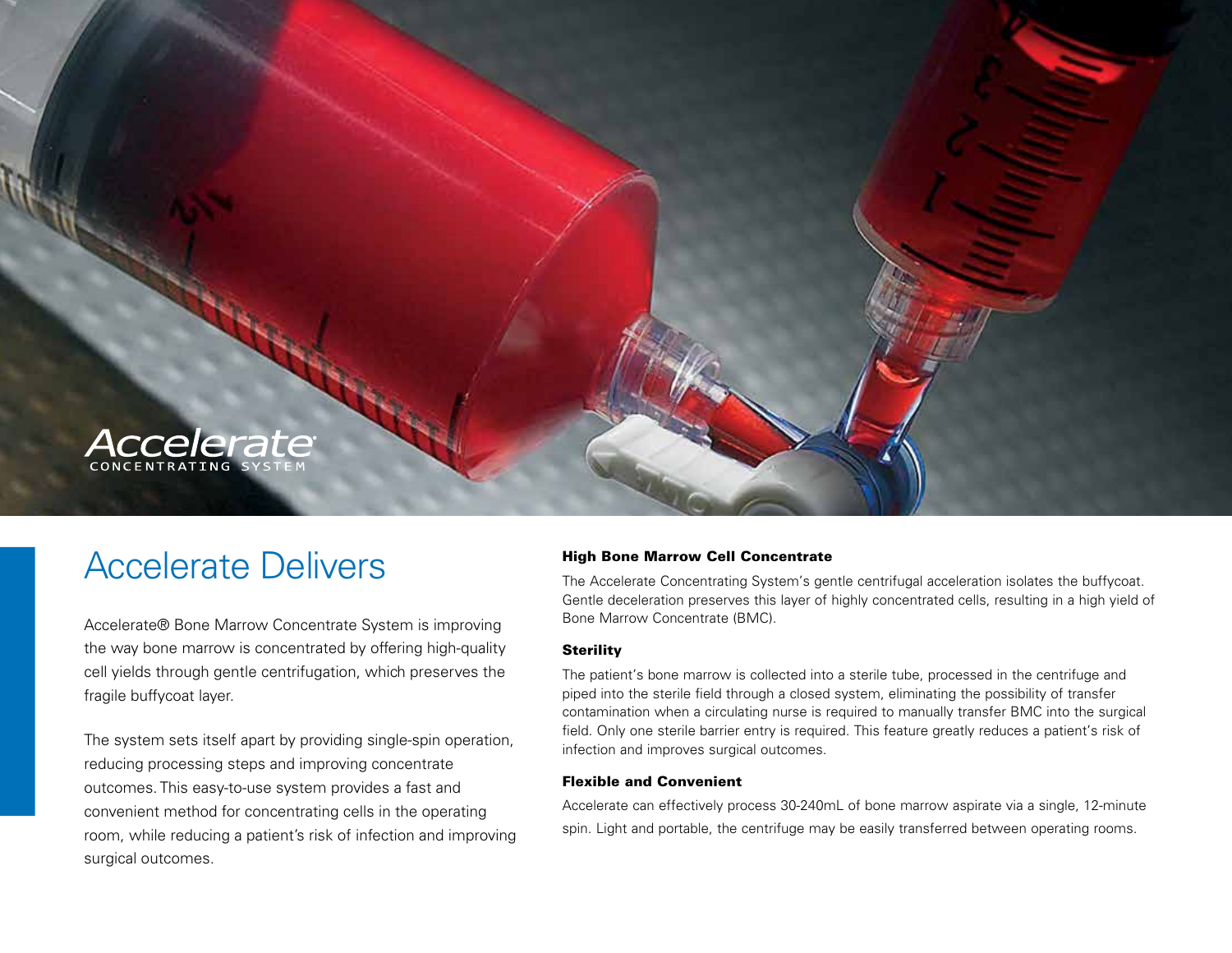# Maximizing Bone Marrow Cell Concentration<sup>1</sup>

Testing performed by BioScience Research Associates, Inc., an affiliate of Harvard Medical School, demonstrates that BMC processed by the Accelerate Concentrating System provides a 400 percent increase in total nucleated cell concentration compared to the baseline of bone marrow.

Compared to the baseline of BMA, BMC demonstrates a four-fold increase in the colony-formation units of fibroblasts (CFU-F).

Total Nucleated Cells











4X Concentration of Bone Marrow Cells<sup>2</sup>



Closed System Eliminates Possible Transfer Contamination



 $52mL$  BMA =  $6mL$  BMC in 12 minutes<sup>1</sup>